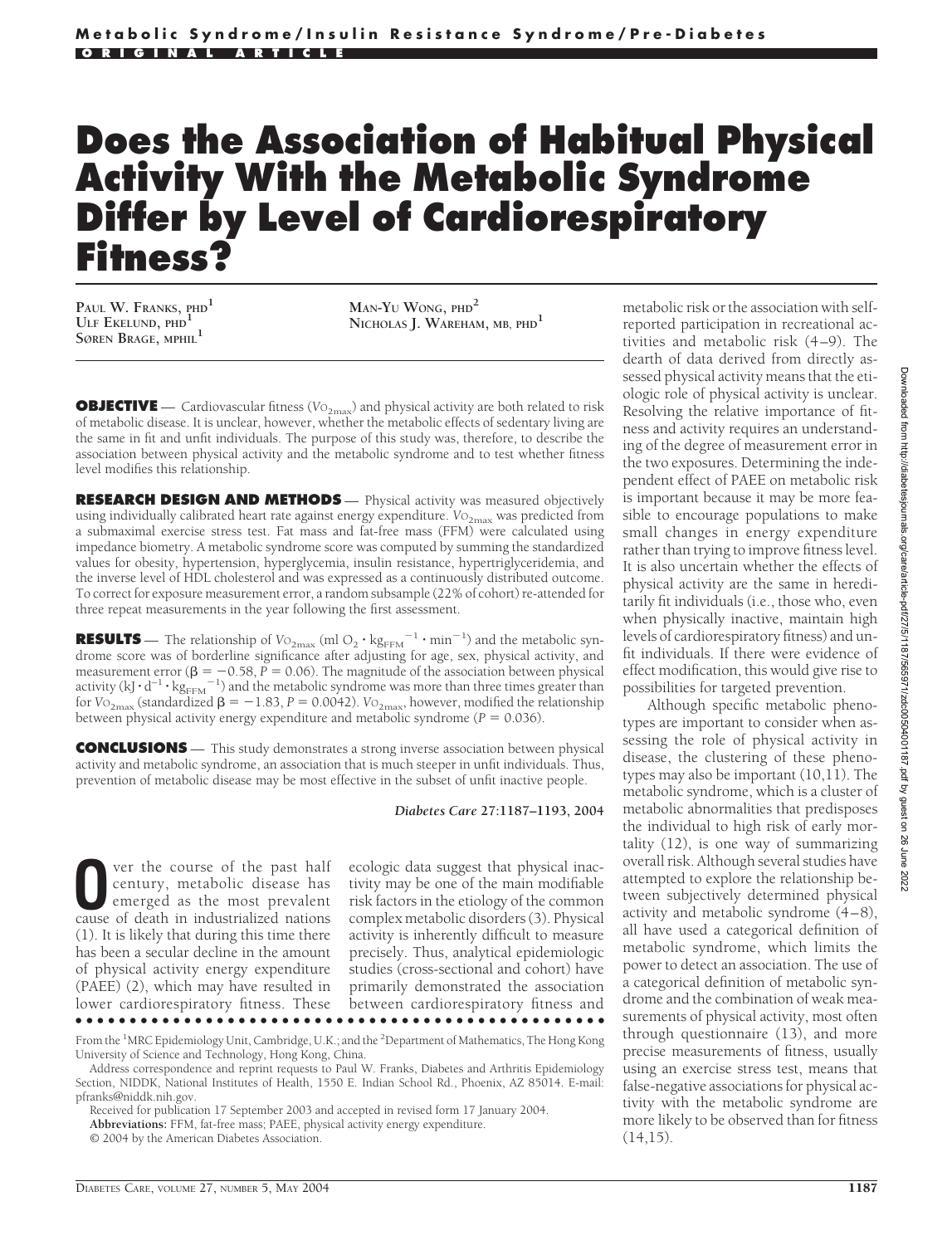In the present study, we explore the independent associations between PAEE and cardiorespiratory fitness, after correction for bivariate measurement error, with a continuously distributed and standardized summary score for metabolic syndrome. This study was conducted in a large nondiabetic Caucasian population from the U.K., in which repeat objective measures of PAEE and cardiorespiratory fitness are available.

## **RESEARCH DESIGN AND**

**METHODS** — A total of 874 healthy Caucasian participants took part in the study. Complete clinical, anthropometric, energy expenditure, and cardiorespiratory fitness data were available for all participants. The volunteers were all participants in the Medical Research Council (MRC) Ely Study (16,17), a prospective population-based cohort study of the etiology and pathogenesis of type 2 diabetes and related metabolic disorders. Ethical permission for the study was granted by the Cambridge local research ethics committee.

## Repeated-measures substudy

During the year following the first assessment, a random subsample of 193 individuals from the main cohort (22%) reattended our laboratories 3, 6, and 9 months after their first visit for the reassessment of cardiorespiratory fitness, PAEE, and resting energy expenditure. The characteristics of the subsample and the methods used at re-attendance, which did not differ from the main study, have been described in detail previously (18).

## Anthropometric and metabolic tests

Participants attended the laboratory after a 10-h overnight fast. After collection of standard anthropometric data by trained observers with participants wearing indoor clothing, all participants provided written informed consent. Height and weight were measured using a rigid stadiometer and calibrated scales. Body circumference was measured in duplicate using a metal tape. Quantities of fat mass and fat-free mass (FFM) were calculated using a standard impedance technique (Bodystat, Isle of Man, U.K.). Blood pressure was measured in a seated position using an Accutorr automatic sphygmomanometer (Datascope, Cambridge, U.K.). Systolic and diastolic blood pressures were measured in triplicate at minute

intervals, and the mean of the three measurements was used in analyses. Participants then received an explanation of the procedure for the collection of blood. A sample of fasting blood was taken, and participants drank 75 g of anhydrous glucose (BMS Laboratories, Beverley, U.K.) dissolved in 250 ml of water over the course of between 2 and 5 min. Additional blood samples were then taken at 30 and 120 min. Blood samples were immediately placed on ice and centrifuged on site. Plasma samples were aliquoted, packed in ice, and transferred to the laboratory, where they were stored at  $-70^{\circ}$ C within 4 h. Plasma glucose was measured in the routine NHS laboratory at Addenbrooke's Hospital using the hexokinase method, and triglycerides and HDL cholesterol were measured using the RA 1000 (Bayer Diagnostics, Basingstoke, U.K.) with a standard enzymatic method. Plasma specific insulin was determined by two-site immunometric assays with either <sup>125</sup>I or alkaline phosphatase labels. Crossreactivity was  $\leq 0.2\%$  with intact proinsulin at 400 pmol/l and  $\langle 1\%$  with 32-33 split proinsulin at 400 pmol/l. Interassay coefficients of variation (CVs) were 6.6% at 28.6 pmol/l  $(n = 99)$ , 4.8% at 153.1 pmol/l  $(n = 102)$ , and  $6.0\%$  at 436.7 pmol/l  $(n = 99)$ , respectively.

#### Assessment of resting and exercise oxygen consumption–heart rate relationship

The method for individually calibrating heart rate against energy expenditure has been described in detail elsewhere (19,20). However, in summary, the oxygen consumption–heart rate relationship was assessed at rest with the participant lying and then seated, using an oxygen analyzer calibrated daily with 100% nitrogen and fresh air as standard gases (PK Morgan, Kent, U.K.). Participants bicycled on a cycle ergometer at several different workloads to provide the slope and the intercept of the line relating energy expenditure to heart rate. Each subject cycled at 50 revolutions per minute and the workload was progressively increased from 0 W through 37.5, 75, and 125 W in 5-min stages. At each workload, three separate readings of heart rate, minute volume, and expired air oxygen concentration were recorded. Energy expenditure (kJ/min) was calculated at each time point as oxygen consumption (ml/min)  $\times$ 20.35 (21). Mean resting energy expenditure was taken as the average of the lying and sitting values. The slope and intercept of the least-squares regression line of the exercise points were calculated. Flex heart rate, which is the point used to discriminate between rest (below flex) and exercise (above flex), was calculated as the mean of the highest resting pulse rate and the lowest on exercise. Exercising energy expenditure was predicted from the slope and intercept of the regression line calculated during the exercise test. Participants wore heart rate monitors (Polar Electro, Kemple, Finland) continuously during the waking hours over the following 4 days. Sleeping energy expenditure was calculated as 95% of basal metabolic rate; this was derived from published prediction equations (22,23). PAEE was calculated by subtracting mean resting energy expenditure from total energy expenditure, expressed per unit FFM, and was computed for each day and averaged over the 4-day period.

## Assessment of cardiorespiratory fitness

Cardiorespiratory fitness (Vo<sub>2max.pred</sub>) was predicted as oxygen uptake at maximal heart rate (220 minus age) determined from the regression line established during the individual calibration for the relationship between oxygen consumption and heart rate. Vo<sub>2max.pred</sub> is expressed per unit FFM (24).

## Statistical analyses

All insulin and glucose data were logarithmically transformed owing to their nonnormal distribution (geometric means and 95% CIs are presented in the results). All data were analyzed in their continuous form.

### Calculation of the metabolic syndrome *z* score

A summary variable for the metabolic syndrome was computed based broadly on World Health Organization criteria (12). This variable was derived by standardizing and then summing the following continuously distributed indexes of obesity  $(BMI + \text{waist-to-hip ratio}/2)$ , hypertension (systolic blood pressure diastolic blood pressure/2), insulin resistance (fasting insulin), hyperglycemia (2-h plasma glucose), inverted fasting HDL cholesterol, and hypertriglyceridemia to create a *z* score. The standardizing of these factors was achieved by subtract-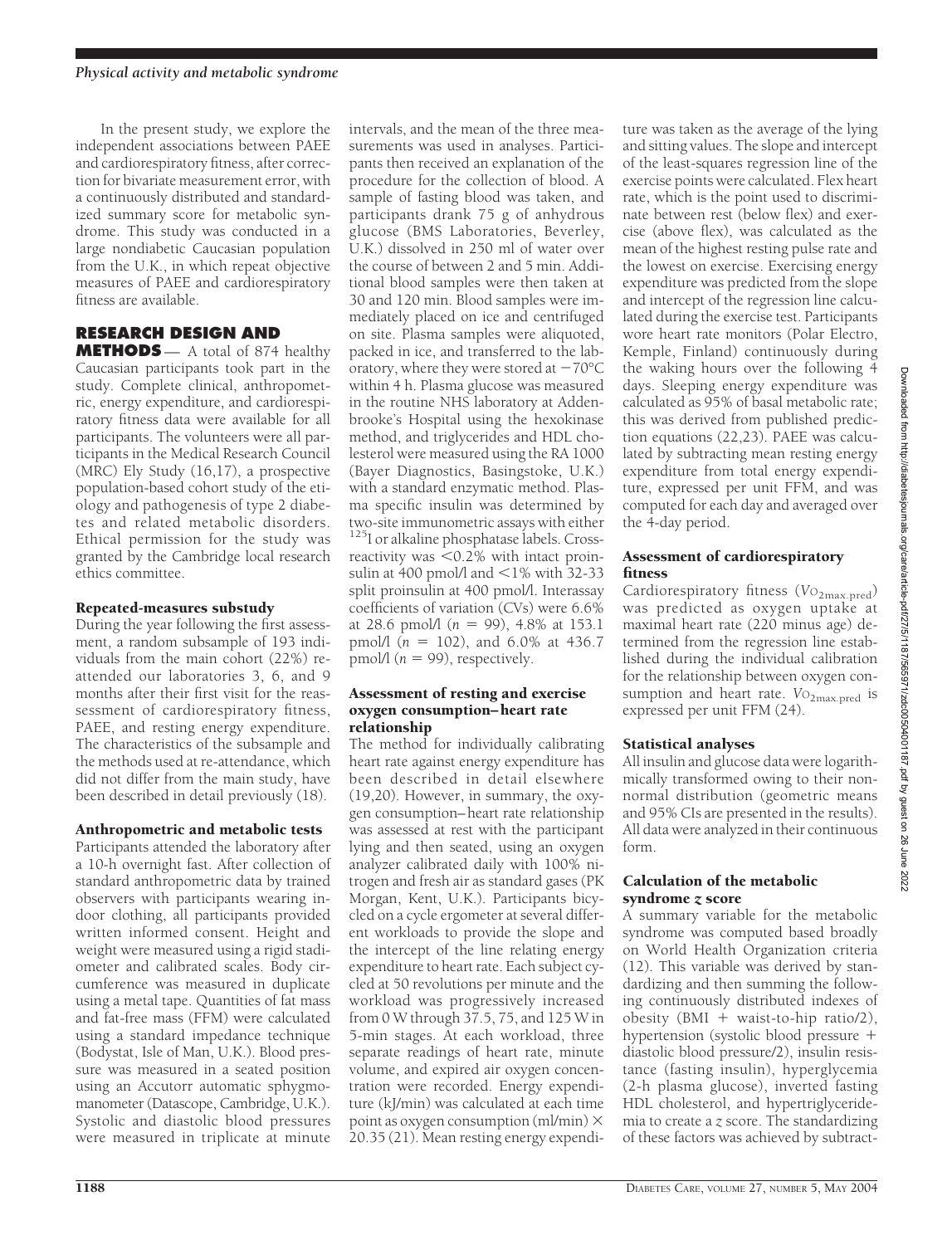## **Table 1—***Descriptive characteristics of participants*

|                                               | Men                 | Women                      |
|-----------------------------------------------|---------------------|----------------------------|
| n                                             | 378                 | 490                        |
| Age (years)                                   | $54.0 \pm 11.1$     | $53.3 \pm 10.4$            |
| Height (cm)                                   | $175.1 \pm 6.4$     | $162.2 \pm 6.3^{\ddagger}$ |
| Weight (kg)                                   | $82.2 \pm 12.3$     | $68.8 \pm 13.2$            |
| Fat mass (kg)                                 | $20.1 \pm 7.0$      | $25.9 \pm 9.1^{\circ}$     |
| $FFM$ $(kg)$                                  | $62.1 \pm 7.5$      | $42.9 \pm 6.0$ #           |
| $Vo_{2\text{max.pred}}$ (l $O_2/\text{min}$ ) | $2.7 \pm 0.7$       | $1.8 \pm 0.7$ #            |
| Total energy expenditure (MJ/d)               | $14.3 \pm 3.0$      | $10.3 \pm 2.1^*$           |
| Resting energy expenditure (MJ/d)             | $9.6 \pm 1.8$       | $7.3 \pm 1.3^{\ddagger}$   |
| Physical activity energy expenditure (MJ/d)   | $4.7 \pm 2.6$       | $3.0 \pm 1.8$ †            |
| BMI $(kg/m2)$                                 | $26.8 \pm 3.6$      | $26.1 \pm 4.8^*$           |
| Waist-to-hip ratio                            | $0.95 \pm 0.07$     | $0.79 \pm 0.07$ †          |
| Systolic blood pressure (mmHg)                | $129 \pm 15$        | $122 \pm 15$ †             |
| Diastolic blood pressure (mmHg)               | $79.1 \pm 10.6$     | $76.4 \pm 9.4$ †           |
| Triglycerides (mmol/l)                        | $1.44 \pm 0.63$     | $1.23 \pm 0.64$ †          |
| HDL cholesterol (mmol/l)                      | $1.33 \pm 0.36$     | $1.64 \pm 0.41$ †          |
| Fasting insulin (pmol/l)                      | 42.52 (42.46–42.59) | 37.78 (37.73-37.83)        |
| 2-h glucose (mmol/l)                          | $5.42(5.39 - 5.45)$ | $5.39(5.35 - 5.40)$        |

Data are means  $\pm$  SD or geometric means (95% CI). One-way ANOVA for differences between sexes:  $*P$  $0.05$ ;  $\uparrow P < 0.001$ ;  $\uparrow P < 0.0001$ .

ing the sample mean from the individual mean and then dividing by the SD (of the sample mean). The mean of this continuously distributed metabolic syndrome score is therefore zero by definition. In parallel, we also calculated a metabolic syndrome score without the obesity components.

### Linear regression models

Simple and multiple linear regressions were performed using SAS (Windows version 8; SAS Institute, Cary, NC) and the regression coefficients for the exposure variables were presented. The univariate correction was undertaken using the reliability coefficient (25). The multivariate correction factors for PAEE and *V*O2max.pred were estimated using the method described by Wong et al. (15).

Using multiple linear regression modeling, the independent associations of PAEE per unit FFM and Vo<sub>2max.pred</sub> per unit FFM with metabolic syndrome were assessed. These analyses were adjusted for sex and age. Further generalized linear modeling analyses were then undertaken to test the interaction between PAEE per unit FFM and *V*O<sub>2max.pred</sub> per unit FFM on metabolic syndrome. In all analyses, PAEE and V<sub>O2max.pred</sub> were entered as continuous variables and corrected for error using the method described below. The  $\beta$ -coefficients are standardized to the variance in the exposure variable and can

be interpreted as how much of a unit change in the outcome is associated with a 1-SD change in the exposure.

#### Statistical correction for measurement error

The within-individual and betweenindividual mean squares and the reliability coefficients for PAEE and Vo<sub>2max.pred</sub> were estimated using the formulae described by Armstrong et al. (25). We subsequently applied these error coefficients to the linear regression models constructed to test the association of PAEE and  $V_{\text{O}_{2\text{max,pred}}}$  with the metabolic syndrome. The purpose of applying these error coefficients was to control statistically for measurement bias that occurs when comparing exposures that are measured with a varying degree of precision. Error correction coefficients were calculated under the assumption that the errors associated with repeated measures for the same individual were independent. We have previously demonstrated the utility of the method described by Armstrong et al. (25) in models designed to test the relative associations of physical activity and cardiorespiratory fitness with other metabolic phenotypes (14,15,18,25).

**RESULTS** — The descriptive characteristics of participants are shown in Table 1. Men were significantly taller and

heavier and had higher FFM  $(P < 0.001)$ . Fat mass was significantly higher in women  $(P < 0.001)$ . Significant sex differences were also observed for resting energy expenditure, total energy expenditure, and PAEE  $(P < 0.001)$ . Adjusting PAEE for FFM did not fully remove the sex difference (76  $\pm$  42 vs. 70  $\pm$  40 kJ/ kg<sub>FFM</sub>;  $P$  < 0.05). Cardiorespiratory fitness (Vo<sub>2max.pred</sub>) was significantly higher in men when expressed in absolute terms ( $P < 0.001$ ) and when adjusting *V*O2max.pred for differences in FFM  $(43.4 \pm 9.7 \text{ vs. } 41.5 \pm 12.8 \text{ ml } O_2$ .  $\mathrm{kg}_{\mathrm{FFM}}^{-1} \cdot \mathrm{min}^{-1}$ ;  $P < 0.05$ ).

In Table 1, the eight variables comprising the metabolic syndrome risk score are shown. BMI  $(P < 0.05)$ , waist-to-hip ratio, systolic and diastolic blood pressures, triglycerides, and fasting insulin  $(P < 0.001)$  were significantly higher in men, whereas HDL cholesterol was significantly higher in women  $(P < 0.001)$ .

Using error correction coefficients derived from the repeated-measures substudy, we were able to adjust the standardized regression coefficients for  $V_{\text{O}_{2\text{max. pred}}}$  (ml  $\text{O}_2 \cdot \text{kg}_{\text{FFM}}^{-1} \cdot \text{min}^{-1}$ ) and PAEE  $(kJ/kg_{FFM})$  for confounders (age and sex) and for measurement error.  $V_{\text{O}_{2\text{max},\text{pred}}}(\text{ml O}_2 \cdot \text{kg}_{\text{FFM}}^{-1} \cdot \text{min}^{-1})$  was significantly related to the metabolic syndrome score after adjusting for age, sex, and PAEE  $(P = 0.03)$ . After bivariate error correction, the association between fitness and metabolic syndrome was reduced to a level of borderline significance  $(P = 0.06)$ . The association between PAEE ( $kJ/kg_{FFM}$ ) and the metabolic syndrome score was more than three times stronger than the associations for *V*O2max.pred. PAEE was significant in models adjusted for age, sex, and  $V_{O_{2max, pred}}$  $(P < 0.0001)$  and after adjustment for age, sex,  $VO<sub>2max,pred</sub>$ , and bivariate measurement error  $(P = 0.0042)$ . An interaction was also observed between *V*O2max.pred and PAEE on the metabolic syndrome after adjustment for age and sex  $(P = 0.001)$  and after adjustment for age, sex, and bivariate error correction  $(P = 0.036)$ . In the model for the revised metabolic syndrome score, which excluded the obesity component, we also assessed the interaction between PAEE and *V*O<sub>2max.pred.</sub> In this model, *V*O2max.pred, PAEE, and the interaction (*V*O2max.pred\*PAEE) were significant after adjustment for age and sex:  $\beta$  =  $-0.086$ ,  $P = 0.013$ ;  $\beta = -0.267$ ,  $P <$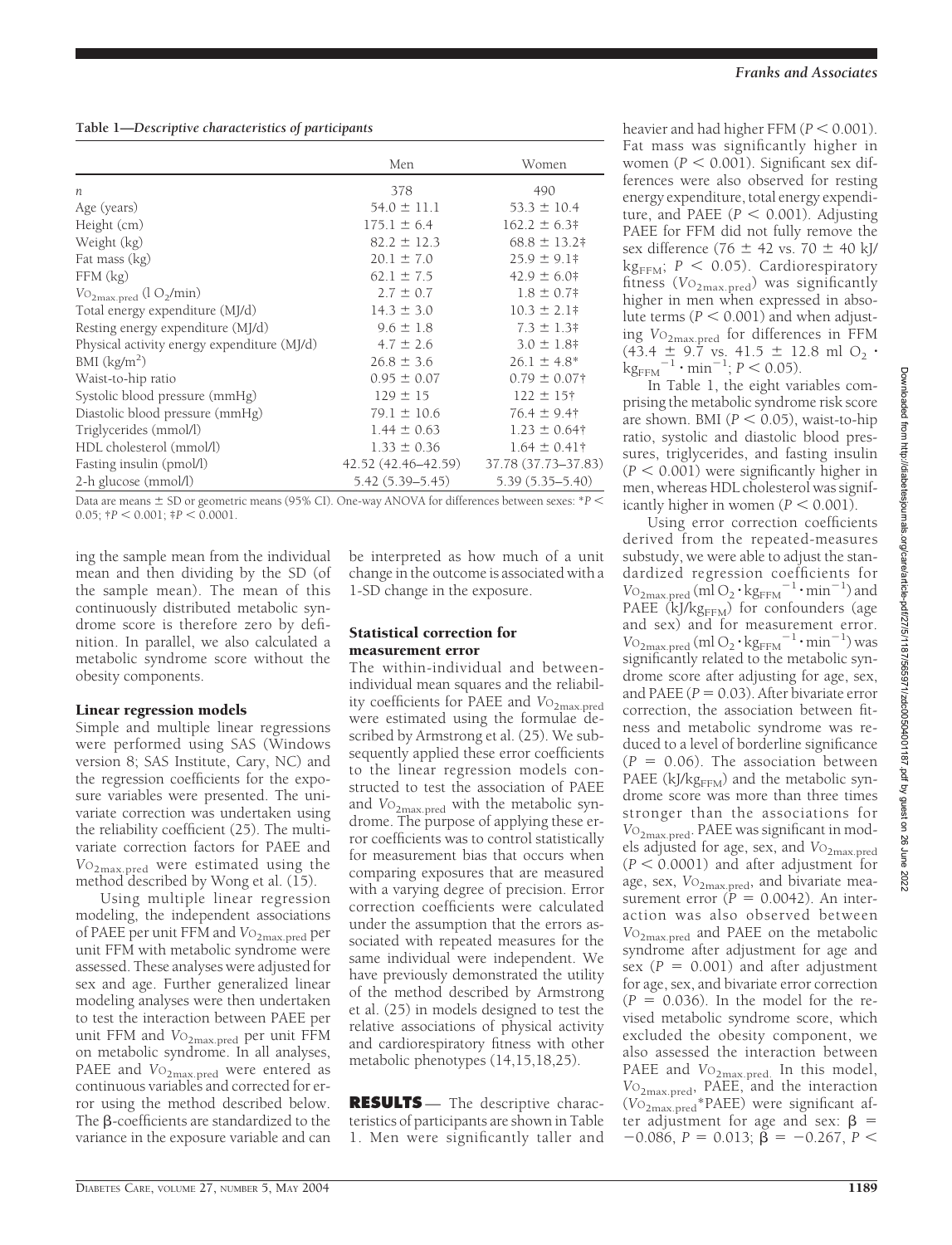

0.0001; and  $\beta = 0.042$ ,  $P = 0.003$ , respectively. These associations persisted after bivariate error correction:  $\beta$  =  $-0.235, P = 0.029; \beta = -0.716, P =$ 0.0012; and  $\beta = 0.140$ ,  $P = 0.016$ , respectively.

The interaction between PAEE and cardiorespiratory fitness (Vo<sub>2max.pred</sub>) is shown in Fig. 1*A*. Data are stratified above and below the median for cardiorespiratory fitness and by quartile of PAEE. In Fig. 1*B*, the same interaction is displayed, excluding the obesity com-

ponent from the metabolic syndrome score to demonstrate the obesityindependent relationships. Both figures indicate that those who are below the median in cardiorespiratory fitness benefit most from being physically active in relation to the metabolic syndrome. However, the inclusion of obesity in the metabolic syndrome score results in a markedly higher mean level of metabolic syndrome in "low-fitness" inactive individuals ( $\zeta$  score = 0.89) by comparison with the model in which obesity is

removed from the outcome (*z* score 0.32).

**CONCLUSIONS** — The present study reports observations on the individual and combined importance of PAEE and cardiorespiratory fitness (VO<sub>2max.pred</sub>) in the etiology of the metabolic syndrome. After adjusting for the effects of measurement error, we observed a strong and significant inverse association between PAEE and metabolic syndrome. The association between  $V_{\text{O}_{2\text{max.pred}}}$  and the met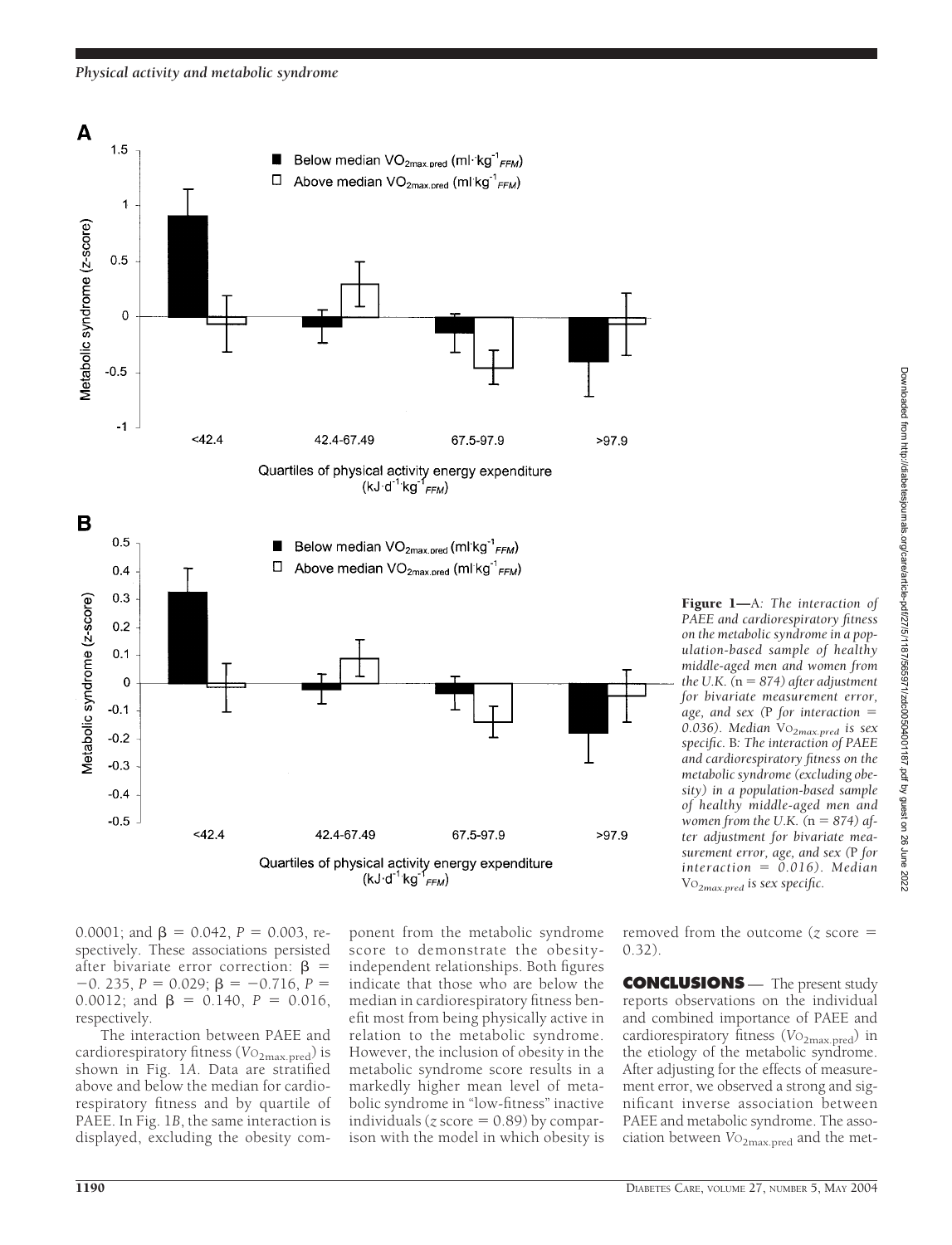abolic syndrome is substantially weaker than that for PAEE and is not significant. However, Vo<sub>2max.pred</sub> modified the association between PAEE and the metabolic syndrome, such that although in unfit people PAEE was strongly inversely related with the metabolic syndrome, in fit people, no such relationship exists. It is likely that by adjusting V<sub>O2max.pred</sub> for PAEE, the hereditary components of fitness are revealed. Therefore, individuals with a high  $V_{{O}_{2max, pred}}$  after adjustment for PAEE are most probably those with a hereditary predisposition to a high oxidative capacity.

Understanding the relative importance of cardiorespiratory fitness and physical activity in the etiology of the metabolic syndrome is important for the translation of epidemiologic findings into preventive action. Cardiorespiratory fitness as assessed through a maximal oxygen consumption test is complex, because it is influenced by modifiable factors, such as volume, intensity, and mode of activity (26) and cardiovascular pathology (27), as well as nonmodifiable factors, such as genotype (28,29) and early life development (8,30). In an early study reported by Bouchard et al. (31), substantial betweenindividual variance in adaptation to exercise was observed. Subsequent studies have reported inheritance of fitness phenotypes (32) and linkage between genomic regions and fitness phenotypes (33). In combination, these data provide compelling evidence that improvements in fitness may be more easily achieved in certain individuals than in others and that this difference relates to genetic or other nonmodifiable factors.

The different relationships that fitness and physical activity have with the metabolic syndrome observed here and elsewhere emphasize the importance of considering the generalizability of activity and fitness data from populations that differ in these characteristics (34–36). Several studies have reported that fitness is a strong independent risk factor for several metabolic morbidities (37–40) and allcause early mortality (41,42), which is not surprising, because fitness is also an outcome of physical activity (31,43), which is believed to be cardioprotective. However, because cardiorespiratory fitness is a function of both physical activity and nonmodifiable factors, without knowledge of activity level, it is impossible to determine the extent to which fit-

ness can be changed or how these changes will correspond with improvements in health.

Unraveling the separate effects of fitness and PAEE is difficult and is largely dependent on the precision with which exposure and outcome are measured. The present study was undertaken in a large randomly selected population-based cohort in which objective assessments of energy expenditure measured by individually calibrated heart rate monitoring was available. *V*O<sub>2max.pred</sub> was derived from submaximally measured oxygen uptake during an exercise stress test. Our measure of PAEE correlates highly against doubly labeled water (44) and is considerably more reliable and valid than subjective approaches (45). Our submaximal measure of fitness is less precise than a true maximal test but was selected because it is feasible in a population sample (46). Nonetheless, our measure of fitness is likely to be of greater precision than other fitness tests that do not involve direct assessment of oxygen uptake (26). Furthermore, use of repeated measurements for  $V_{{O_{2max.{pred}}}}$  and PAEE, and the subsequent correction of measurement error, results in increased and more comparable precision of our exposures (15,47). This is in contrast to other studies that have attempted to address the association between physical activity, fitness, and metabolic disease in population-based cohorts (4–8).

To adjust for between-individual variation in  $V_{O_{2max, pred}}$  and PAEE, these measures were normalized by FFM. Normalizing  $\mathrm{Vo}_{2\mathrm{max}}$  by FFM is a preferred approach, by comparison to normalization by body weight (i.e.,  $V_{\text{O}_{2\text{max}}}/\text{kg}$ ) (24). PAEE, however, is dependent on body size (48), and body mass may be the most appropriate variable by which to adjust PAEE. However, because body mass is one of the components in the calculation of BMI and BMI was used as a subcomponent (weighted at 1/12) in the calculation of the metabolic syndrome score, we normalized PAEE by FFM and analyzed our data with and without the obesity component in the outcome. The purpose of this was to demonstrate that obesity, which is part of the exposure and outcome in the initial model, does not explain our findings. Thus, it seems unlikely that our findings are attributable to chance, measurement error, or other known forms of bias.

In our study, as with most crosssectional data, it is not possible to fully determine direction of causality. This is because although physical inactivity and low cardiovascular fitness may cause metabolic morbidity, metabolic morbidity is also likely to result in decreased physical activity and fitness. Participants in the present study were free from diabetes according to World Health Organization criteria at initial enrollment into the study. Furthermore, individuals were screened immediately before the exercise stress test for abnormal cardiac function via physician-surveyed electrocardiography. These exclusion criteria indicate that the existence of cardiovascular pathology is likely to be rare in this cohort. Because the relationship between workload and oxygen consumption may differ in people with peripheral and pulmonary vascular disease by comparison with healthy individuals (27), the extrapolation of findings from the present study to populations in which cardiovascular pathology is common should be done with caution.

Our data indicate that energy expended solely through physical activity equating to  $\sim$  1.8 and 2.6 MJ/d for women and men, respectively (i.e., the equivalent of moving from the lowest to the second quartile of PAEE in Fig. 1*A*), may be sufficient to significantly decrease risk of metabolic syndrome. In unfit people, a change in activity level of this magnitude could theoretically correspond to a maximally decreased BMI of  $\sim$ 4 kg/m<sup>2</sup>, a maximally decreased diastolic blood pressure of  $\sim$ 10 mmHg, or a maximally increased HDL cholesterol of  $\sim$ 1.5 mmol/l, for example, or the combination of a fraction of the value for each trait. This could be achieved through walking, household tasks, and other activities, which need not be fitness enhancing. The modes of physical activity that are common at population level are primarily nonstructured forms, and although structured exercise training is an important way in which metabolic syndrome may be prevented, our data indicate that elevated energy expenditure through less defined modes of physical activity is likely to be important in the primary prevention of metabolic disease. Increasing those forms of activity may be easier to achieve at population level than increasing structured exercise training.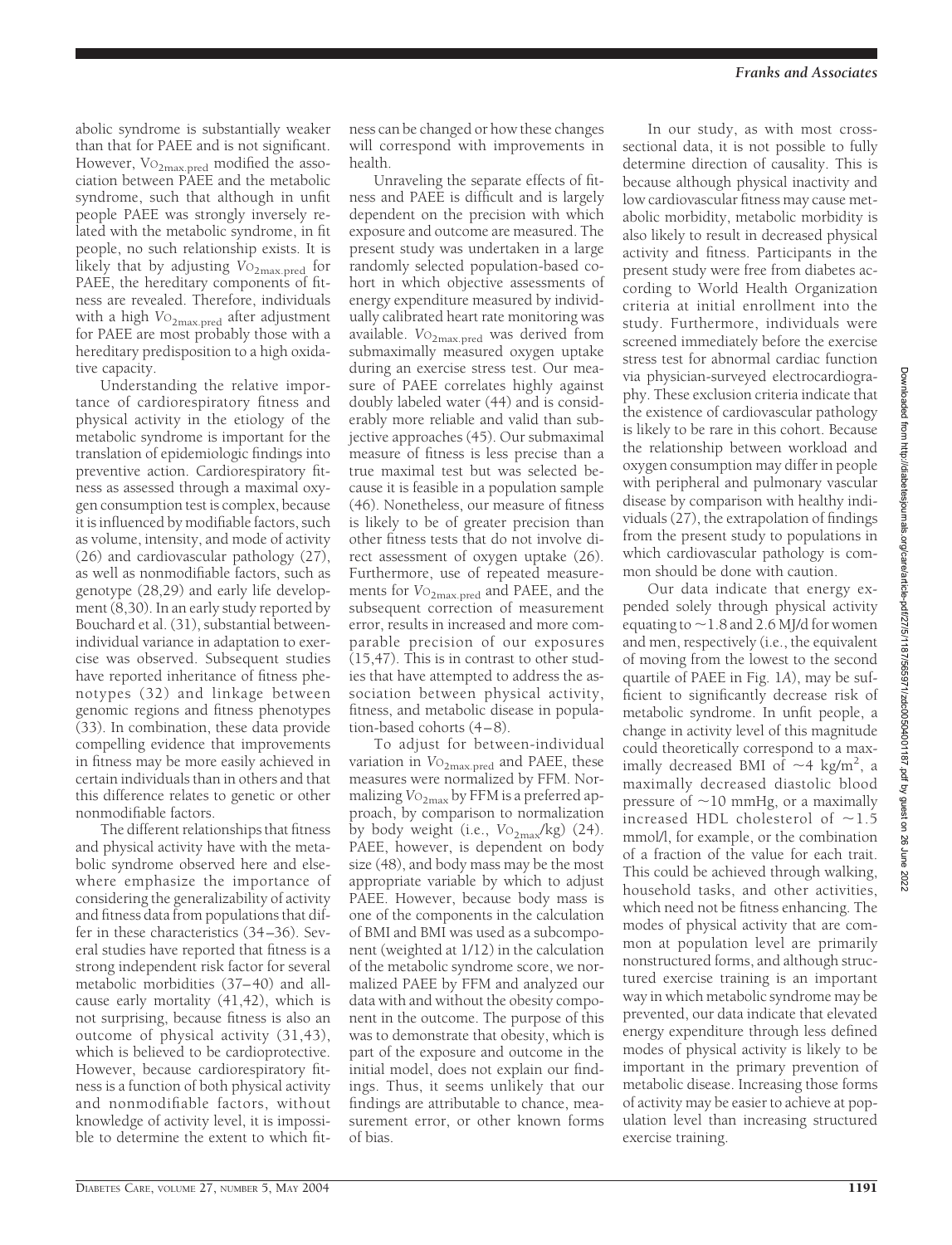**Acknowledgments**— Funding for this study was provided by the Medical Research Council (MRC) and Wellcome Trust as well as an MRC Research Fellowship (to P.W.F.).

We thank the participants from Ely and the surrounding areas who gave their time to take part in this study.

#### **References**

- 1. Centers for Disease Control and Prevention: Surgeon General's report on physical activity and health. *JAMA* 276:522, 1996
- 2. Prentice AM, Jebb SA: Obesity in Britain: gluttony or sloth? *BMJ* 311:437–439, 1995
- 3. NIH Consensus Statement. In *Physical Activity and Cardiovascular Health.* Leon AS, Ed. Champaign, Illinois, Human Kinetics, 1997, p. 3
- 4. Laaksonen DE, Lakka HM, Salonen JT, Niskanen LK, Rauramaa R, Lakka TA: Low levels of leisure-time physical activity and cardiorespiratory fitness predict development of the metabolic syndrome. *Diabetes Care* 25:1612–1618, 2002
- 5. Lakka TA, Laaksonen DE, Lakka HM, Mannikko N, Niskanen LK, Rauramaa R, Salonen JT: Sedentary lifestyle, poor cardiorespiratory fitness, and the metabolic syndrome. *Med Sci Sports Exerc* 35:1279– 1286, 2003
- 6. Rennie K, McCarthy N, Yazdgerdi S, Marmot M, Brunner E: Association of the metabolic syndrome with both vigorous and moderate physical activity. *Int J Epidemiol* 32:600–606, 2003
- 7. Carroll S, Cooke CB, Butterly RJ: Metabolic clustering, physical activity and fitness in non-smoking, middle-aged men. *Med Sci Sports Exerc* 32:2079–2086, 2000
- 8. Laaksonen DE, Lakka HM, Lynch J, Lakka TA, Niskanen L, Rauramaa R, Salonen JT, Kauhanen J: Cardiorespiratory fitness and vigorous leisure-time physical activity modify the association of small size at birth with the metabolic syndrome. *Diabetes Care* 26:2156–2164, 2003
- 9. Blair SN, Cheng Y, Holder JS: Is physical activity or physical fitness more important in defining health benefits? *Med Sci Sports Exerc* 33 (Suppl. 6):S379–S399, 2001
- 10. Boden G, Chen X, Stein TP: Gluconeogenesis in moderately and severely hyperglycemic patients with type 2 diabetes mellitus. *Am J Physiol Endocrinol Metab* 280:E23–E30, 2001
- 11. Reaven GM: Role of insulin resistance in human disease (syndrome X): an expanded definition. *Annu Rev Med* 44:121– 131, 1993
- 12. Alberti KG, Zimmet PZ: Definition, diagnosis and classification of diabetes mellitus and its complications. Part 1: diagnosis and classification of diabetes

mellitus provisional report of a WHO consultation. *Diabet Med* 15:539–553, 1998

- 13. Sallis JF, Saelens BE: Assessment of physical activity by self-report: status, limitations, and future directions. *Res Q Exerc Sport* 71 (Suppl. 2):S1–S14, 2000
- 14. Franks PW, Wong MY, Luan J, Mitchell J, Hennings S, Wareham NJ: Non-esterified fatty acid levels and physical inactivity: the relative importance of low habitual energy expenditure and cardio-respiratory fitness. *Br J Nutr* 88:307–313, 2002
- 15. Wong MY, Day NE, Wareham NJ: Measurement error in epidemiology: the design of validation studies II: bivariate situation. *Stat Med* 18:2831–2845, 1999
- 16. Williams DR, Wareham NJ, Brown DC, Byrne CD, Clark PM, Cox BD, Cox LJ, Day NE, Hales CN, Palmer CR, et al.: Undiagnosed glucose intolerance in the community: the Isle of Ely Diabetes Project. *Diabet Med* 12:30–35, 1994
- 17. Wareham NJ, Byrne CD, Williams R, Day NE, Hales CN: Fasting proinsulin concentrations predict the development of type 2 diabetes. *Diabetes Care* 22:262–270, 1999
- 18. Wareham NJ, Hennings SJ, Byrne CD, Hales CN, Prentice AM, Day NE: A quantitative analysis of the relationship between habitual energy expenditure, fitness and the metabolic cardiovascular syndrome. *Br J Nutr* 80:235–241, 1998
- 19. Spurr GB, Prentice AM, Murgatroyd PR, Goldberg GR, Reina JC, Christman NT: Energy expenditure from minute-byminute heart-rate recording: comparison with indirect calorimetry. *Am J Clin Nutr* 48:552–559, 1988
- 20. Ceesay SM, Prentice AM, Day KC, Murgatroyd PR, Goldberg GR, Scott W: The use of heart rate monitoring in the estimation of energy expenditure: a validation study using indirect whole-body calorimetry. *Br J Nutr* 61:175–186, 1989
- 21. Elia M, Livesey G: Energy expenditure and fuel selection in biological systems: theory and practice of calculations based on indirect calorimetry and tracer methods. In *Metabolic Control of Eating, Energy Expenditure and the Bioenergetics of Obesity.* Vol. 70. Simopoulus AP, Ed. Basel, Switzerland, Karger, 1992, p. 68–131
- 22. Goldberg GR, Prentice AM, Davies HL, Murgatroyd PR: Overnight and basal metabolic rates in men and women. *Eur J Clin Nutr* 42:137–144, 1988
- 23. James WPT, Schofield EC: *Human Energy Requirements.* Oxford, Oxford Medical Publications, 1990
- 24. Toth MJ, Goran MI, Ades PA, Howard DB, Poehlman ET: Examination of data normalization procedures for expressing peak VO2 data. *J Appl Physiol* 75:2288– 2292, 1993
- 25. Armstrong BK, White E, Saracci R: *Princi-*

*ples of Exposure Measurement in Epidemiology.* Oxford, Oxford University Press, 1994

- 26. Åstrand P-O, Rodahl K, Dahl HD, Stromme SB: *Textbook of Work Physiology: Physiological Bases of Exercise.* 4th ed. Champaign, Illinois, Human Kinetics, 2003
- 27. Hansen JE, Sue DY, Oren A, Wasserman K: Relation of oxygen uptake to work rate in normal men and men with circulatory disorders. *Am J Cardiol* 59:669–674, 1987
- 28. Montgomery HE, Marshall R, Hemingway H, et al: Human gene for physical performance. *Nature* 393:221–222, 1998
- 29. Franks PW, Barrosso I, Luan J, Ekelund U, Crowley VE, Brage S, Sandhu MS, Jakes RW, Middelberg RP, Harding AH, Schafer AJ, O'Rahilly S, Wareham NJ:  $PGC-1\alpha$  genotype modifies the association of volitional energy expenditure with VO2max. *Med Sci Sports Exerc* 35:1998– 2004, 2003
- 30. Boreham CA, Murray L, Dedman D, Davey Smith G, Savage JM, Strain JJ: Birthweight and aerobic fitness in adolescents: the Northern Ireland Young Hearts Project. *Public Health* 115:373–379, 2001
- 31. Bouchard C, An P, Rice T, Skinner JS, Wilmore JH, Gagnon J, Perusse L, Leon AS, Rao DC: Familial aggregation of VO2max response to exercise training: results from the HERITAGE Family Study. *J Appl Physiol* 87:1003–1008, 1999
- 32. Skinner JS, Wilmore KM, Krasnoff JB, Jaskolski A, Jaskolska A, Gagnon J, Province MA, Leon AS, Rao DC, Wilmore JH, Bouchard C: Adaptation to a standardized training program and changes in fitness in a large, heterogeneous population: the HERITAGE Family Study. *Med Sci Sports Exerc* 32:157–161, 2000
- 33. Perusse L, Rankinen T, Rauramaa R, Rivera MA, Wolfarth B, Bouchard C: The human gene map for performance and health-related fitness phenotypes: the 2002 update. *Med Sci Sports Exerc* 35:1248–1264, 2003
- 34. Wen LM, Thomas M, Jones H, Orr N, Moreton R, King L, Hawe P, Bindon J, Humphries J, Schicht K, Corne S, Bauman A: Promoting physical activity in women: evaluation of a 2-year community-based intervention in Sydney, Australia. *Health Promot Int* 17:127–137, 2002
- 35. Martinez-Gonzalez MA, Varo JJ, Santos JL, De Irala J, Gibney M, Kearney J, Martinez JA: Prevalence of physical activity during leisure time in the European Union. *Med Sci Sports Exerc* 33:1142– 1146, 2001
- 36. Varo JJ, Martinez-Gonzalez MA, De Irala-Estevez J, Kearney J, Gibney M, Martinez JA: Distribution and determinants of sedentary lifestyles in the European Union. *Int J Epidemiol* 32:138–146, 2003
- 37. Wei M, Gibbons LW, Mitchell TL, Kam-